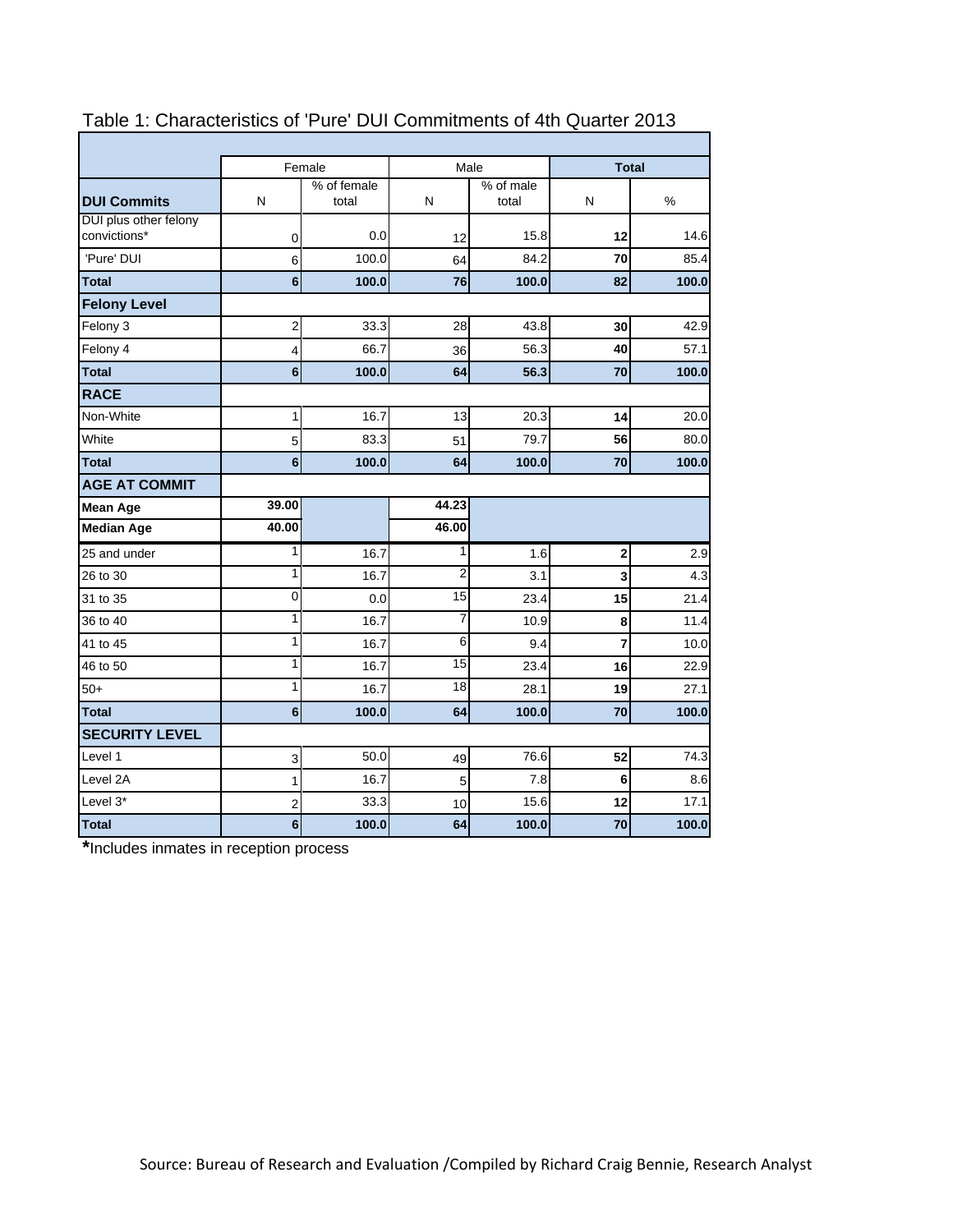|                                                  |             | Female               | Male           |                    | <b>Total</b>   |       |
|--------------------------------------------------|-------------|----------------------|----------------|--------------------|----------------|-------|
| 'Pure' DUIs by County of<br><b>Commitment</b>    | N           | % of female<br>total | N              | % of male<br>total | N              | $\%$  |
| <b>BUTLER</b>                                    | $\Omega$    | 0.0                  | 4              | 6.3                | 4              | 5.7   |
| <b>CLERMONT</b>                                  | $\Omega$    | 0.0                  | 1              | 1.6                | 1              | 1.4   |
| <b>CUYAHOGA</b>                                  |             | 16.7                 | 10             | 15.6               | 11             | 15.7  |
| <b>FRANKLIN</b>                                  |             | 16.7                 | 3              | 4.7                | 4              | 5.7   |
| <b>HAMILTON</b>                                  | 0           | 0.0                  | 3              | 4.7                | 3              | 4.3   |
| LAKE                                             |             | 16.7                 | 1              | 1.6                | $\mathbf{2}$   | 2.9   |
| LORAIN                                           | 0           | 0.0                  | 1              | 1.6                | 1              | 1.4   |
| <b>PORTAGE</b>                                   | $\mathbf 0$ | 0.0                  | 3              | 4.7                | 3              | 4.3   |
| <b>STARK</b>                                     | 1           | 16.7                 | $\overline{2}$ | 3.1                | 3              | 4.3   |
| <b>SUMMIT</b>                                    | $\Omega$    | 0.0                  | 2              | 3.1                | $\overline{2}$ | 2.9   |
| <b>WARREN</b>                                    | 0           | 0.0                  | 3              | 4.7                | 3              | 4.3   |
| <b>ALL OTHERS</b>                                | 2           | 33.3                 | 31             | 48.4               | 33             | 47.1  |
| <b>Total</b>                                     | 6           | 100.0                | 64             | 100.0              | 70             | 100.0 |
| 'Pure' DUIs by Current Status                    |             |                      |                |                    |                |       |
| <b>NEW ADMISSION FROM COURT</b>                  | 2           | 33.3                 | 18             | 28.1               | 20             | 28.6  |
| <b>ADMIN. TRANSFER</b>                           | 4           | 66.7                 | 38             | 59.4               | 42             | 60.0  |
| <b>RETURNED AWL</b>                              | $\mathbf 0$ | 0.0                  | $\overline{2}$ | 3.1                | $\mathbf{2}$   | 2.9   |
| RESENTENCED/AGGREGATED                           | 0           | 0.0                  | 1              | 1.6                | 1              | 1.4   |
| <b>NEW ADMISSION - COMM CNTRL</b><br><b>VIOL</b> | $\Omega$    | 0.0                  | $\overline{2}$ | 3.1                | $\overline{2}$ | 2.9   |
| <b>Total</b>                                     | 6           | 100.0                | 64             | 100.0              | 70             | 100.0 |

# Table 2: Characteristics of 'Pure' DUI Commitments of 4th Quarter 2013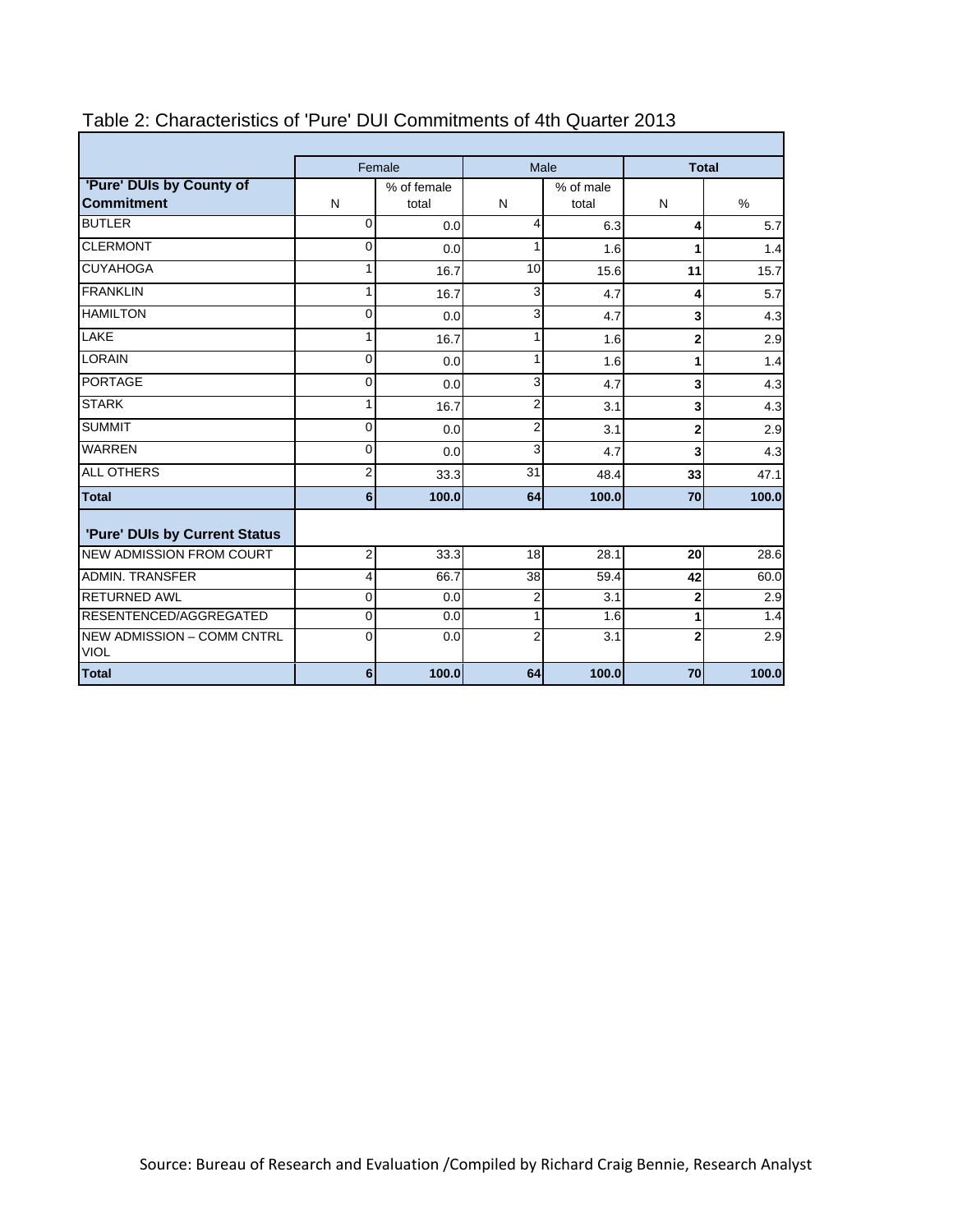| 'Pure' DUIs by Sentence In                                  |                |        |                 |              |                 |       |
|-------------------------------------------------------------|----------------|--------|-----------------|--------------|-----------------|-------|
| <b>Months</b>                                               |                | Female | Male            | <b>Total</b> |                 |       |
| <b>Mean Sentence</b>                                        | 20.00          |        | 27.35           |              |                 |       |
| <b>Median Sentence</b>                                      | 18.00          |        | 24.00           |              |                 |       |
| 1 TO 3                                                      | 0              | 0.0    | $\overline{2}$  | 3.1          | $\mathbf{2}$    | 2.9   |
| 4 TO 6                                                      |                | 16.7   | 1               | 1.6          | $\mathbf 2$     | 2.9   |
| 7 TO 11                                                     | $\Omega$       | 0.0    | 5               | 7.8          | 5               | 7.1   |
| $\overline{12}$                                             | 2              | 33.3   | $\overline{7}$  | 10.9         | 9               | 12.9  |
| 13 TO 17                                                    | 0              | 0.0    | $\overline{2}$  | 3.1          | $\overline{2}$  | 2.9   |
| 18                                                          | $\mathbf 0$    | 0.0    | 7               | 10.9         | $\overline{7}$  | 10.0  |
| 19 TO 24                                                    | $\overline{2}$ | 33.3   | 15              | 23.4         | 17              | 24.3  |
| 25 TO 30                                                    | $\Omega$       | 0.0    | 4               | 6.3          | 4               | 5.7   |
| 31 TO 35                                                    | $\Omega$       | 0.0    | $\overline{2}$  | 3.1          | $\overline{2}$  | 2.9   |
| 36                                                          | $\Omega$       | 0.0    | 6               | 9.4          | 6               | 8.6   |
| 37 TO 47                                                    |                | 16.7   | 0               | 0.0          | 1               | 1.4   |
| 48 TO 59                                                    | $\mathbf{0}$   | 0.0    | 4               | 6.3          | 4               | 5.7   |
| $60+$                                                       | 0              | 0.0    | 9               | 14.1         | 9               | 12.9  |
| <b>Total</b>                                                | $6\phantom{1}$ | 100.0  | 64              | 100.0        | 70              | 100.0 |
| <b>PRIOR INCARCERATIONS</b><br>(includes all offense types) |                |        |                 |              |                 |       |
| None                                                        | 3              | 50.0   | 27              | 42.2         | 30 <sub>1</sub> | 42.9  |
| One                                                         | 3              | 50.0   | $\overline{21}$ | 32.8         | 24              | 34.3  |
| Two                                                         | 0              | 0.0    | 11              | 17.2         | 11              | 15.7  |
| Three or more                                               | $\mathbf 0$    | 0.0    | 5               | 7.8          | 5               | 7.1   |
| <b>Total</b>                                                | 6              | 100.0  | 64              | 100.0        | 70              | 100.0 |

### Table 3: Characteristics of 'Pure' DUI Commitments of 4th Quarter 2013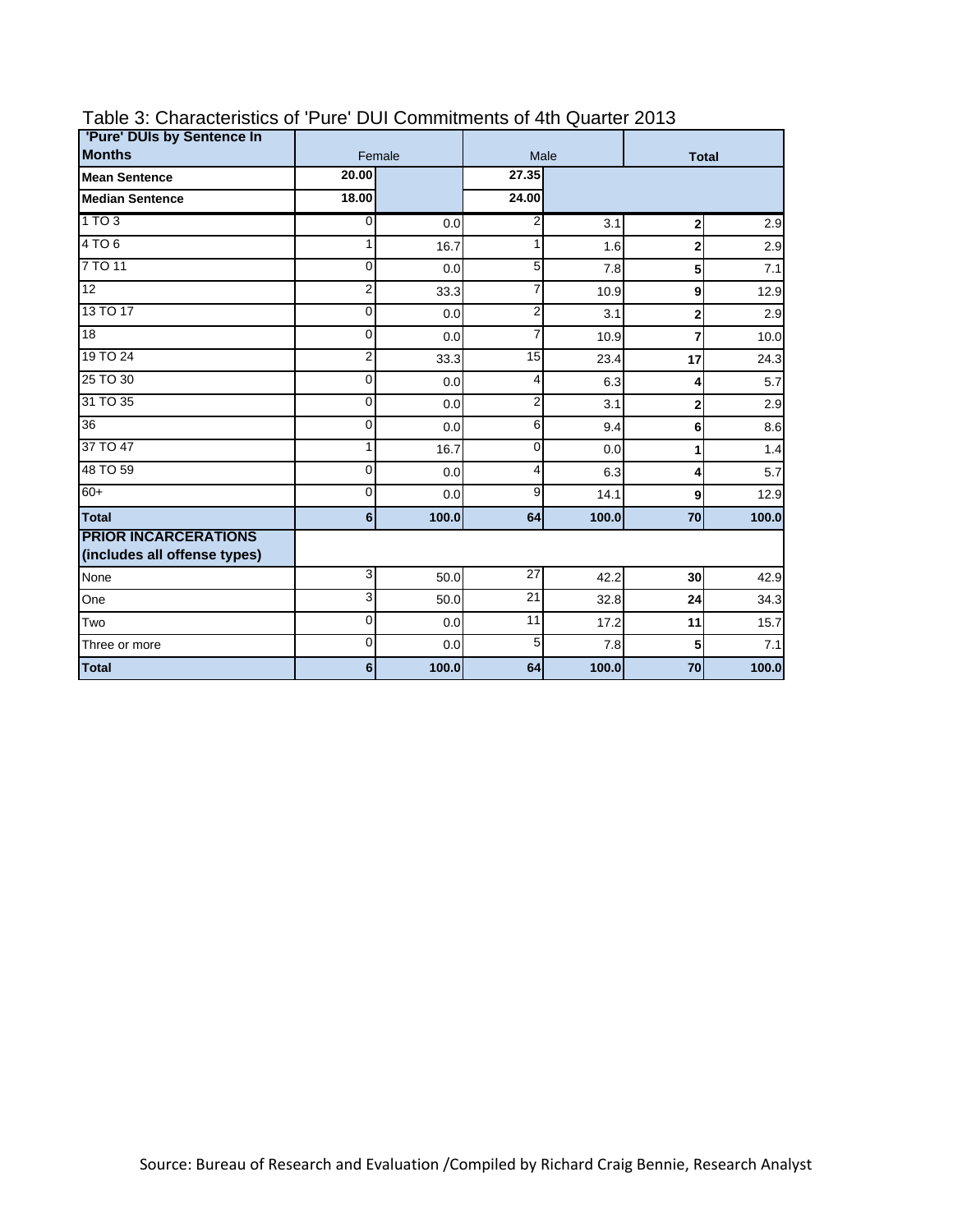| <b>'Pure' DUIs Currently</b><br><b>Incarcerated by Parent</b> |                |       |                |       |                  |       |
|---------------------------------------------------------------|----------------|-------|----------------|-------|------------------|-------|
| Institution*                                                  | Female         |       | Male           |       | <b>Total</b>     |       |
| <b>LOCI</b>                                                   | 0              | 0.0   | 5              | 7.8   | 5                | 7.1   |
| <b>MANCI</b>                                                  | $\mathbf 0$    | 0.0   | 4              | 6.3   | $\boldsymbol{4}$ | 5.7   |
| <b>ORW</b>                                                    | 6              | 100.0 | 0              | 0.0   | 6                | 8.6   |
| SCI                                                           | $\mathbf 0$    | 0.0   | 2              | 3.1   | $\mathbf 2$      | 2.9   |
| PCI                                                           | $\Omega$       | 0.0   | $\overline{7}$ | 10.9  | 7                | 10.0  |
| <b>MACI</b>                                                   | $\mathbf 0$    | 0.0   | $\overline{7}$ | 10.9  | 7                | 10.0  |
| CRC                                                           | $\mathbf 0$    | 0.0   | 16             | 25.0  | 16               | 22.9  |
| GCI                                                           | $\mathbf 0$    | 0.0   | 1              | 1.6   | 1                | 1.4   |
| <b>LORCI</b>                                                  | 0              | 0.0   | 10             | 15.6  | 10 <sub>1</sub>  | 14.3  |
| <b>TCI</b>                                                    | $\mathbf 0$    | 0.0   | 3              | 4.7   | 3                | 4.3   |
| <b>BECI</b>                                                   | $\mathbf 0$    | 0.0   | 1              | 1.6   | 1                | 1.4   |
| <b>NCCI</b>                                                   | $\Omega$       | 0.0   | 2              | 3.1   | $\overline{2}$   | 2.9   |
| RICI                                                          | $\mathbf 0$    | 0.0   | 5              | 7.8   | 5                | 7.1   |
| <b>NCI</b>                                                    | $\mathbf 0$    | 0.0   | 1              | 1.6   | 1                | 1.4   |
| <b>Total</b>                                                  | $6\phantom{1}$ | 100.0 | 64             | 100.0 | 70               | 100.0 |

### Table 4: Characteristics of 'Pure' DUI Commitments of 4th Quarter 2013

\*Includes inmates out to court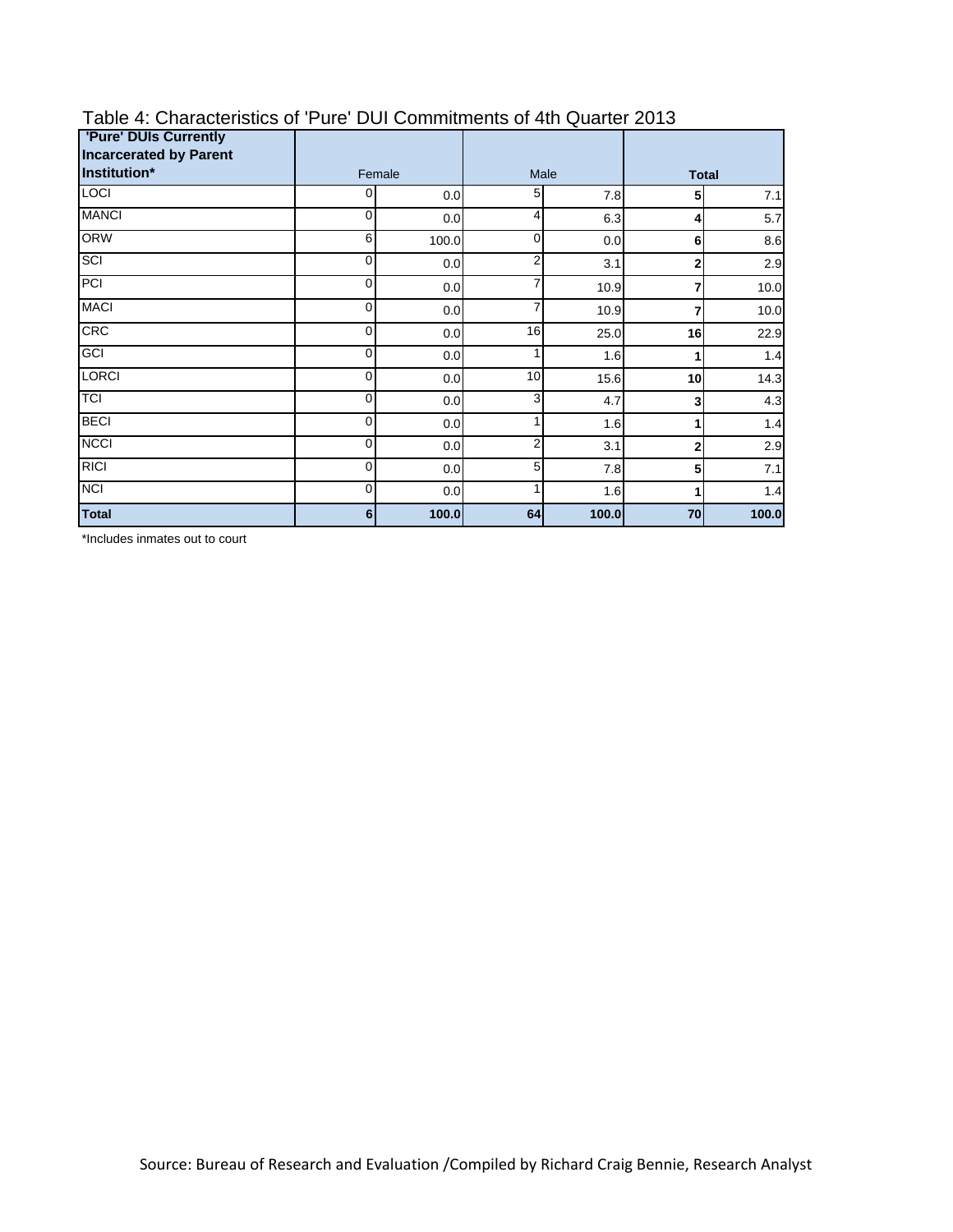| Table 5. Selected Variables by Status Type of Fulle DOI Offerfuels of 4th Quarter 2013 |                          |      |                 |      | <b>STATUS TYPE OF 'PURE' DUI OFFENDERS</b> |      |              |
|----------------------------------------------------------------------------------------|--------------------------|------|-----------------|------|--------------------------------------------|------|--------------|
| <b>SELECTED VARIABLES</b>                                                              | New Admission from Court |      | Admin. Transfer |      | Other**                                    |      |              |
| <b>RACE</b>                                                                            | N                        | %    | $\mathbf N$     | %    | $\mathbf N$                                | $\%$ | <b>Total</b> |
| White                                                                                  | 15                       | 26.8 | 35              | 62.5 | 6                                          | 10.7 | 56           |
| Non-White                                                                              | 5                        | 35.7 | $\overline{7}$  | 50.0 | $\overline{2}$                             | 14.3 | 14           |
| <b>TOTAL</b>                                                                           | 20                       | 28.6 | 42              | 60.0 | 8                                          | 11.4 | 70           |
| <b>GENDER</b>                                                                          | $\mathbf N$              | %    | $\overline{N}$  | %    |                                            |      |              |
| Female                                                                                 | $\overline{2}$           | 33.3 | 4               | 66.7 | $\mathbf 0$                                | 0.0  | 6            |
| Male                                                                                   | 18                       | 28.1 | 38              | 59.4 | 8                                          | 12.5 | 64           |
| <b>TOTAL</b>                                                                           | 20                       | 28.6 | 42              | 60.0 | 8                                          | 11.4 | 70           |
| <b>COMMIT COUNTY</b>                                                                   | $\overline{N}$           | %    | $\overline{N}$  | %    |                                            |      |              |
| Major Urban*                                                                           | 8                        | 28.6 | 17              | 60.7 | 3                                          | 7.1  | 28           |
| All Others                                                                             | 12                       | 28.6 | 25              | 59.5 | 5                                          | 11.9 | 42           |
| <b>TOTAL</b>                                                                           | 20                       | 28.6 | 42              | 60.0 | 8                                          | 11.4 | 70           |
| <b>PRIORS INCARCERATIONS</b><br>(includes all offense types)                           | $\mathbf N$              | %    | $\mathbf N$     | %    |                                            |      |              |
| None                                                                                   | 8                        | 26.7 | 18              | 60.0 | 4                                          | 9.5  | 30           |
| One                                                                                    | 6                        | 25.0 | 14              | 58.3 | 4                                          | 9.5  | 24           |
| Two                                                                                    | 3                        | 27.3 | 8               | 72.7 | $\mathbf 0$                                | 0.0  | 11           |
| Three or More                                                                          | 3                        | 60.0 | $\overline{2}$  | 40.0 | $\mathbf 0$                                | 0.0  | 5            |
| <b>TOTAL</b>                                                                           | 20                       | 28.6 | 42              | 60.0 | 8                                          | 11.4 | 70           |
| <b>AGE</b>                                                                             |                          |      |                 |      |                                            |      |              |
| Mean                                                                                   | 43.85                    |      | 43.45           |      | N/A                                        |      |              |
| Median                                                                                 | 46.50                    |      | 45.00           |      | N/A                                        |      |              |
| <b>SENTENCE IN MONTHS</b>                                                              |                          |      |                 |      |                                            |      |              |
| Mean                                                                                   | 25.80                    |      | 24.73           |      | N/A                                        |      |              |
| Median                                                                                 | 23.52                    |      | 24.00           |      | N/A                                        |      |              |

#### Table 5: Selected Variables by Status Type of 'Pure' DUI Offenders of 4th Quarter 2013

\*Cuyahoga, Franklin, Hamilton, Lucas, Montgomery, Stark and Summit

\*\* Includes returned violators, expiration of stated term, 'out to court' actions, and judicial release hearings.